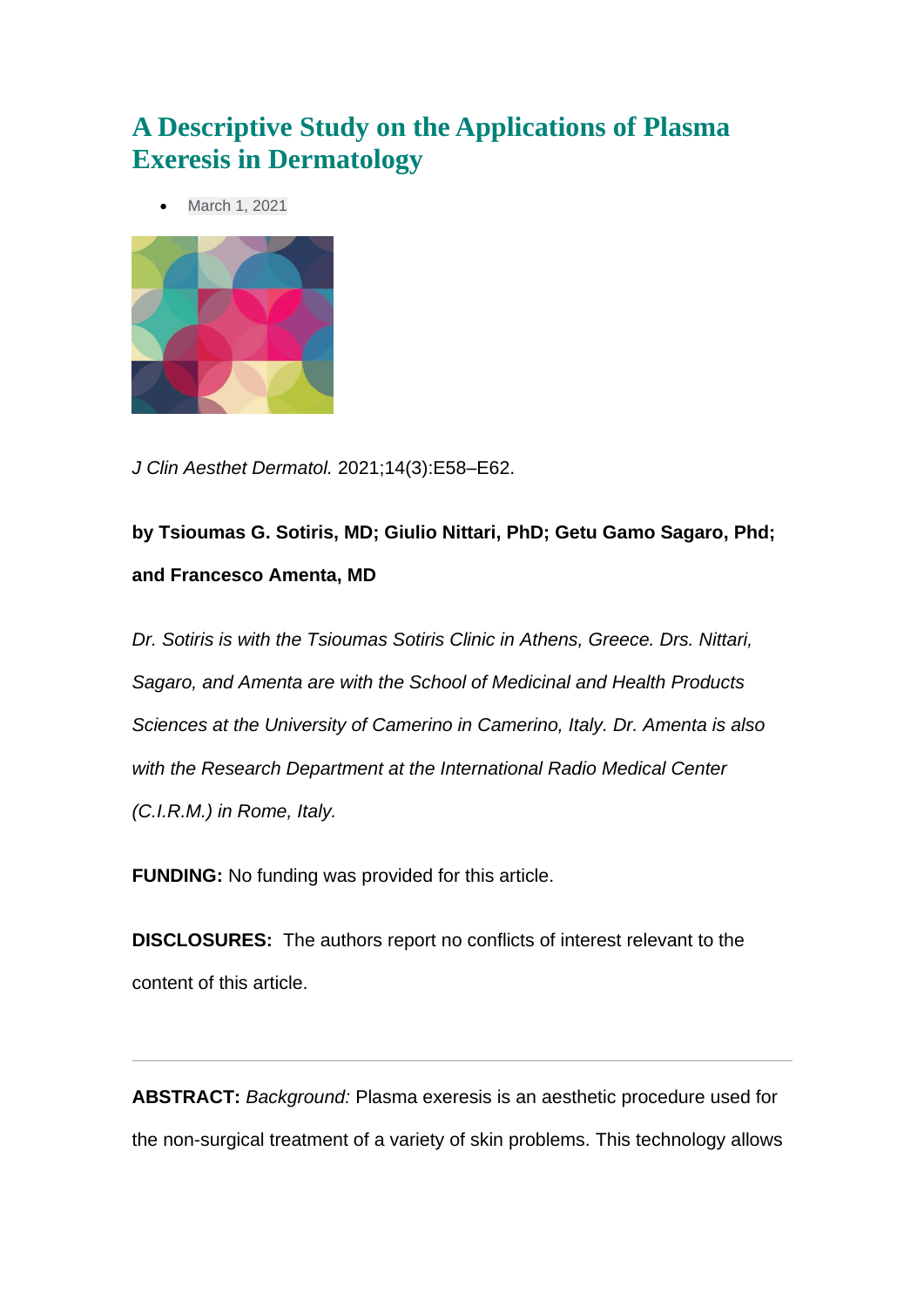for the improvement of skin imperfections and wrinkles and can be used to treat certain dermatological disorders.

*Objective:* The purpose of this descriptive study was to describe the demographics and postprocedural recovery experiences of patients who underwent plasma exeresis at a single clinic over a period of eight months. Additionally, data on patient satisfaction with the treatment was recorded.

*Methods:* A descriptive, cross-sectional study was conducted. Participants in the study included all individuals who underwent plasma exeresis at the Tsioumas Clinic in Greece over a period of eight months from September 2018 to April 2019. Frequency distribution tables were used to describe the types of cases and the number of patients who underwent plasma exeresis treatment each month.

*Results:* A total of 710 patients underwent plasma exeresis within 124 actual working days during the study period. Of these, 73.4% (n=528) were women, and 25.6% (n=182) were men. The most cases were recorded in January, March, November, and February, representing 15.5 percent, 15.4 percent, 15 percent, and 14 percent of the total cases, respectively. Over 33 percent and 18 percent of patients were treated in the upper and lower eyelids, respectively. With regard to patient satisfaction, more than 52.9 percent of the patients reported being extremely satisfied with the plasma exeresis treatment.

*Conclusion:* The results from our study demonstrate that plasma exeresis is most popular in our clinic from November to March, and the upper and lower eyelids were the most frequently treated areas during the eight-month study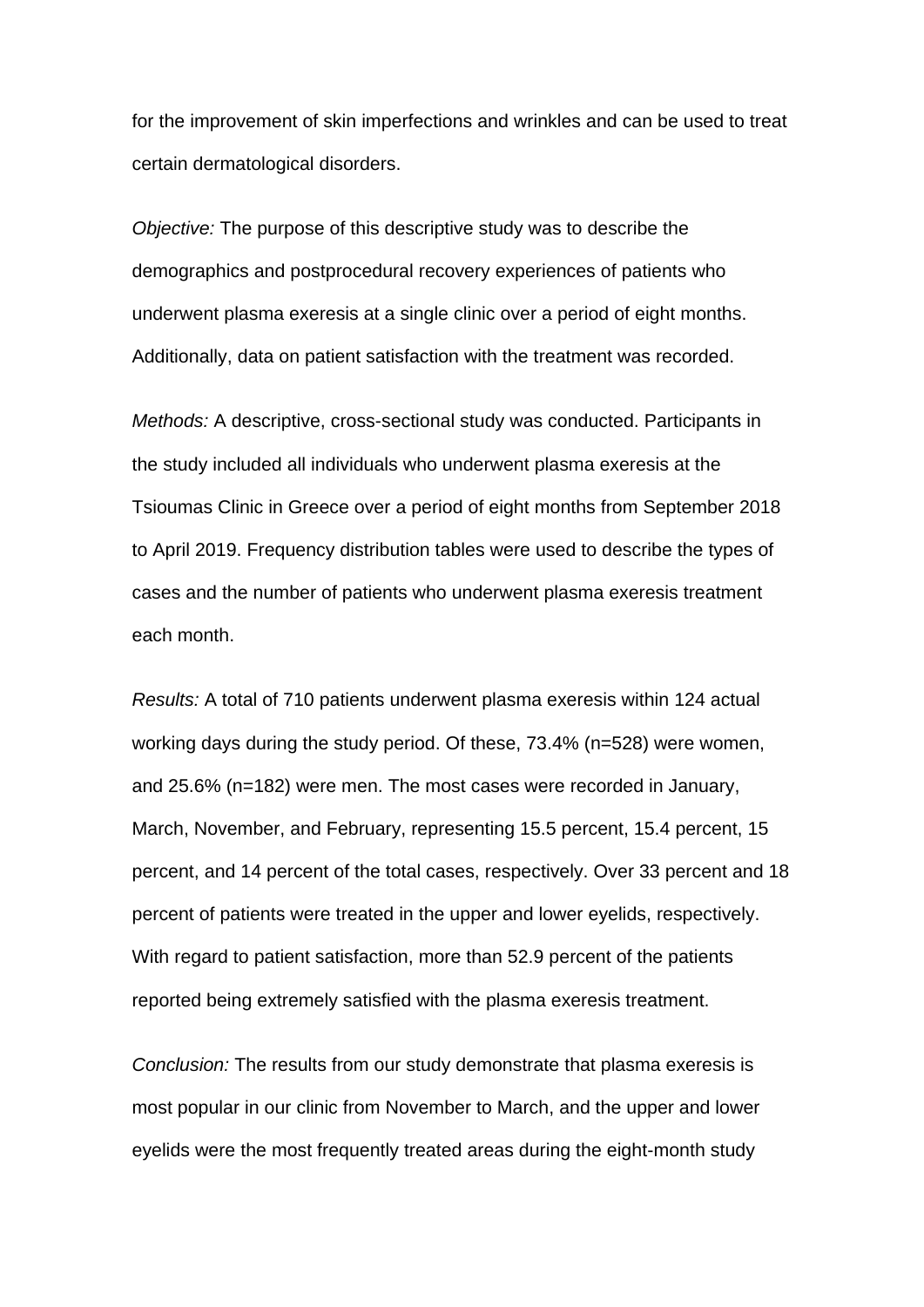period. While not all patients who were originally treated were able to be reached to report their level of satisfaction, the majority of the proportion of patients that were able to be contacted reported being satisfied with the treatment. Future research with more objective efficacy measurements are needed to support our findings.

**Key words:** Plasma exeresis, aesthetic dermatology, wrinkles

Plasma exeresis is an aesthetic procedure used for the non-surgical treatment of a variety of skin problems. It works by ionizing the gases in the space between the instrument's tip (i.e., sprayer) and the tissue being treated.<sup>1</sup>

The plasma exeresis device is a hand-operated, cordless microsurgical device that transfers concentrated heat to the skin tissues being treated. It uses the voltage difference to generate a small electric arc and does not work if kept in direct contact with the tissue being treated. The electric arc causes the sublimation of fluids in the skin's superficial part, without unwanted heat transmission to the adjacent tissues. The plasma sublimates the epidermis but does not cross the basement membrane of the skin.<sup>2</sup>

This technology allows for the improvement of skin imperfections and wrinkles and can be used in the treatment of certain dermatological disorders, such as acne.3Plasma exeresis has been suggested as a less invasive alternative to blepharoplasty with less down time and limited side effects.3,4 Plasma exeresis can be combined with other treatments, including autologous threads, mesotherapy, and platelet-rich plasma.<sup>5</sup> Additionally, plasma exeresis offers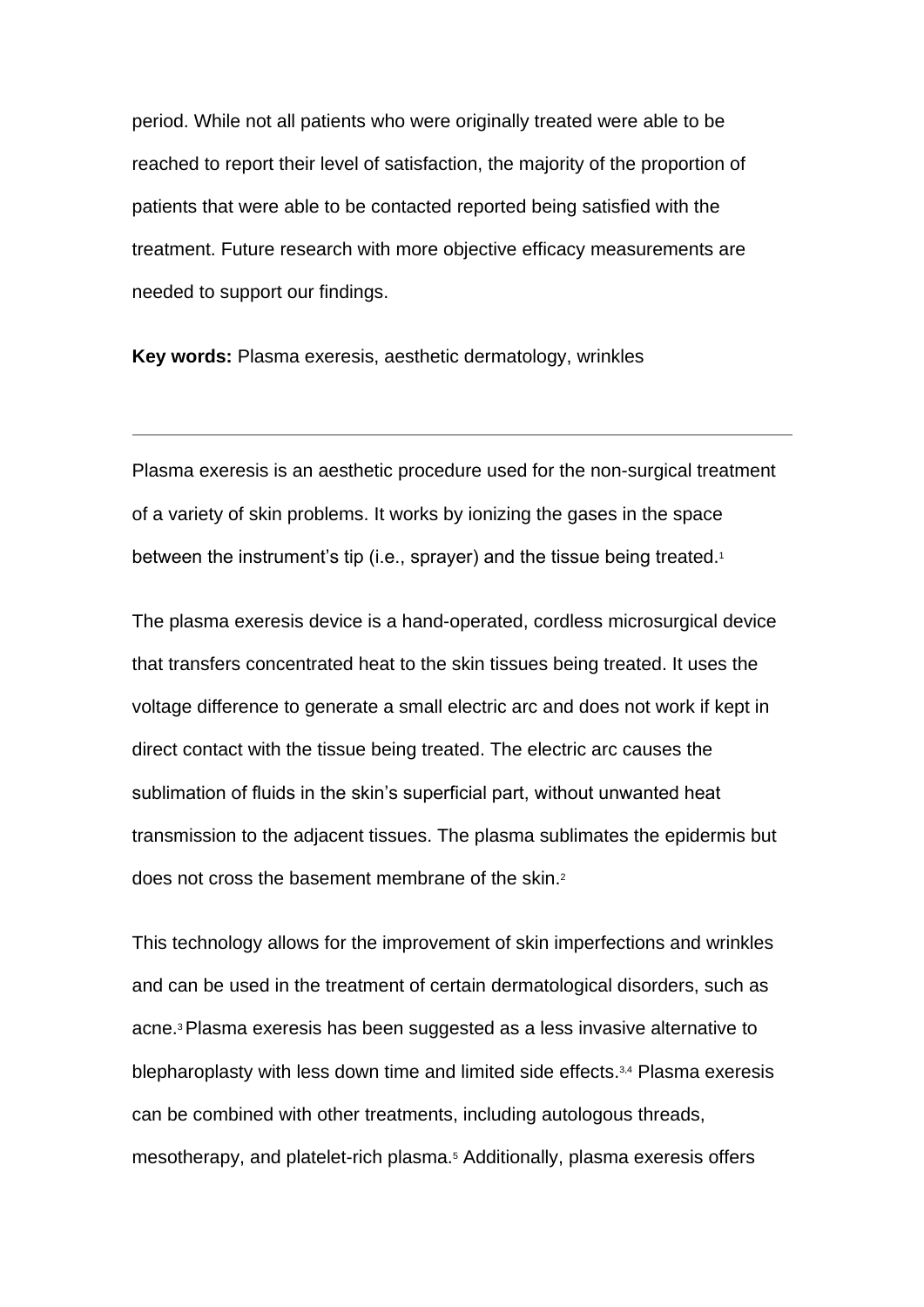desirable outcomes at an affordable cost.2,6 According to histological analyses performed by Sotiris et al,<sup>6</sup> it is suggested that collagen type 3 may be produced after a certain length of time following the application of plasma exeresis.

The purpose of this descriptive study was to analyze the demographics of patients who underwent plasma exeresis at a single clinic in Athens, Greece for eight months. Additionally, data on patient satisfaction with the treatment was recorded.

#### **Methods**

This was a descriptive, cross-sectional study was conducted. The study participants included all individuals who underwent plasma exeresis at Tsioumas Clinic in Greece for eight months from September 2018 to April 2019. Data were collected by clinical staff who are working at the clinic. We considered patients who underwent plasma exeresis treatment in one or more areas. However, factors including age, sex, previous treatments, and case complexity were not considered. Specific areas and conditions treated by plasma exeresis, post-procedure recovery, and patient satisfaction level were considered in this study. Patient satisfaction was measured via subjective patient satisfaction questionnaire. Patients rated their satisfaction based on a five-point scale, as follows: 1) a little satisfied; 2) satisfied enough; 3) much satisfied; 4) very much satisfied; and 5) extremely satisfied. Regarding patient recovery, this was evaluated based on the duration of the treated area's ruddiness and crust generation. Frequency distribution tables were used to describe the types of cases and the number of patients who underwent plasma exeresis treatment per month.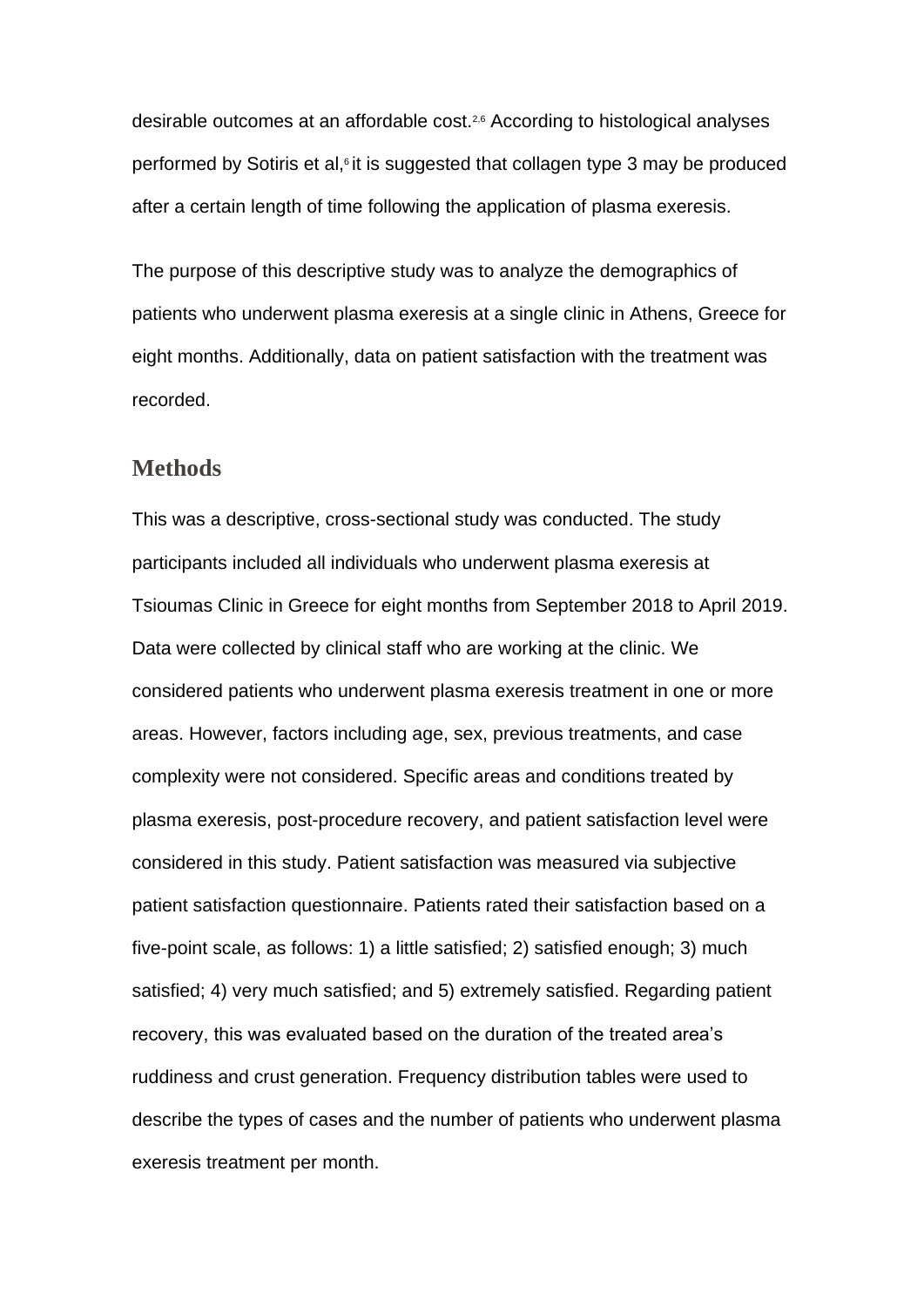### **Results**

**Patients.** During the eight months from September 2018 to April 2019, 710 patients underwent plasma exeresis within 124 actual working days. The clinic operates approximately 22 days per month according to the guidelines of Greek law. The actual number of working days when the doctor was on duty and the number of cases per month over these eight months is shown in Table 1. The greatest number of patients were treated in January, March, November, and February, representing 15.5, 15.4, 15, and 14 percent of the total cases, respectively. On the other hand, the lowest number of patients were treated in September (7.5% of the total cases) and October (9.6% of the total cases) (Table 1).

| TABLE 1. Monthly frequency of patients treated with plasma exeresis for eight months from September 2018 to April 2019 |                               |                                  |  |
|------------------------------------------------------------------------------------------------------------------------|-------------------------------|----------------------------------|--|
| <b>MONTH AND YEAR</b>                                                                                                  | <b>WORKING DAYS PER MONTH</b> | <b>NUMBER OF CASES PER MONTH</b> |  |
| September 2018                                                                                                         | 12                            | 53                               |  |
| October 2018                                                                                                           | 15                            | 68                               |  |
| November 2018                                                                                                          | 15                            | 108                              |  |
| December 2018                                                                                                          | 12                            | 89                               |  |
| January 2019                                                                                                           | 17                            | 110                              |  |
| February 2019                                                                                                          | 18                            | 100                              |  |
| <b>March 2019</b>                                                                                                      | 20                            | 109                              |  |
| April 2019                                                                                                             | 15                            | 73                               |  |

Figure 1 illustrates the monthly frequency of patients by sex during the study period; 73.4 percent of patients (n=528) were female, and 25.6 percent (n=182) were male. A greater number of female patients were treated in November, January, and March, whereas a greater number of male patients were treated in November and December (Figure 1).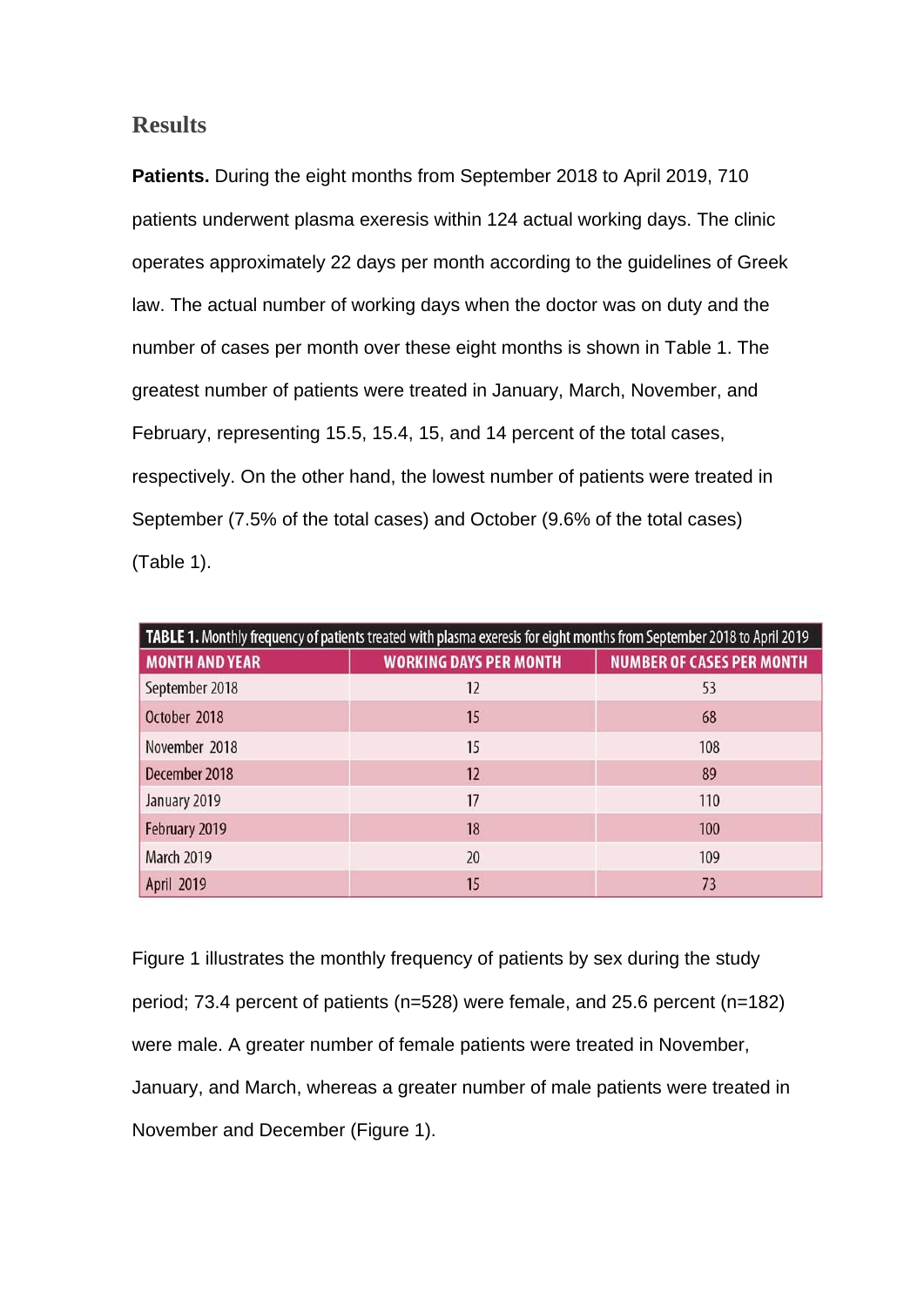

**Types of cases.** Table 2 shows the types of cases and number and percentage of cases over the study period. Accordingly, out of 710 cases, about 33 and 18 percent of patients were treated in the upper and lower eyelids, respectively. A greater number of upper eyelid cases were treated in September (n=47), January (n=40), and March (n=40), whereas a greater number of lower eyelid cases were treated in December (n=22) and January (n=23). Mouth and neck cases were the third and fourth frequently performed cases, accounting for 8.5 percent and 6 percent of the total cases, respectively. Twelve (1.7%) and nine (1.3%) patients were treated for acne scars and on the full face, respectively. Patients who were treated for hemangioma, stretch marks on the feet, or papilloma, or on the areola or nose were on the lower end of the spectrum, with 0.30% of equal rank. Only one patient (0.14%). Among the patients who underwent repeated sessions, 88 percent were women, and 12 percent were men (Figure 2).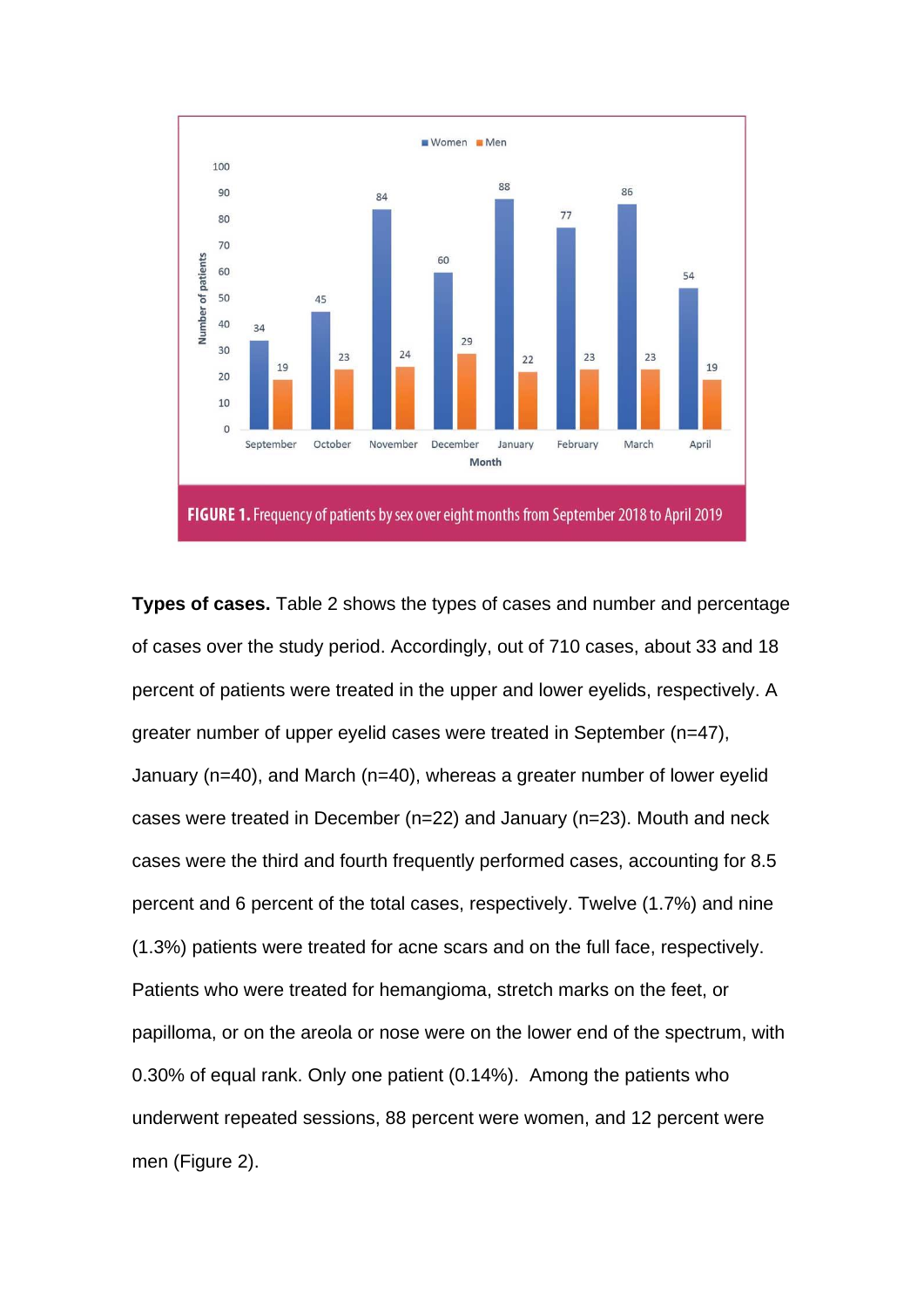| areas treated with plasma exeresis from September 2018<br>to April 2019 |                |                |  |
|-------------------------------------------------------------------------|----------------|----------------|--|
| <b>TREATED</b><br><b>CONDITION OR</b><br><b>BODY AREA</b>               | <b>NUMBER</b>  | $\frac{0}{0}$  |  |
| <b>Upper eyelid</b>                                                     | 240            | 33.80          |  |
| Lower eyelid                                                            | 133            | 18.70          |  |
| <b>Scars</b>                                                            | 16             | 2.30           |  |
| Acne scars                                                              | 12             | 1.70           |  |
| Glabella                                                                | 18             | 2.50           |  |
| Forehead                                                                | 24             | 3.40           |  |
| <b>Neck</b>                                                             | 42             | 6.00           |  |
| Hemangioma                                                              | $\overline{2}$ | 0.30           |  |
| <b>Stretchmarks feet</b>                                                | $\overline{2}$ | 0.30           |  |
| <b>Stretchmarks belly</b>                                               | $\overline{4}$ | 0.60           |  |
| <b>Belly</b>                                                            | $\overline{3}$ | 0.40           |  |
| Lips                                                                    | 14             | 2.00           |  |
| <b>Skin blotches</b>                                                    | 14             | 2.00           |  |
| Xanthelasmas                                                            | 7              | 0.90           |  |
| Preauricular zone                                                       | 25             | 3.50           |  |
| Contour                                                                 | 21             | 3.00           |  |
| <b>Brow lift</b>                                                        | $\overline{3}$ | 0.40           |  |
| Mouth                                                                   | 60             | 8.50           |  |
| Nasolabial Fold                                                         | 21             | $\overline{3}$ |  |
| Cysts                                                                   | 6              | 0.80           |  |
| Knee                                                                    | $\overline{3}$ | 0.40           |  |
| Papilloma                                                               | $\overline{2}$ | 0.30           |  |
| Areola                                                                  | $\overline{2}$ | 0.30           |  |
| Ectropion                                                               | $\overline{4}$ | 0.60           |  |
| Cheekbone                                                               | 5              | 0.70           |  |
| <b>Full Face</b>                                                        | 9              | 1.30           |  |
| <b>Nevus</b>                                                            | 12             | 1.70           |  |
| Nose                                                                    | $\overline{2}$ | 0.30           |  |
| Elbow                                                                   | 1              | 0.14           |  |
| Chest                                                                   | 3              | 0.40           |  |

TABLE 2. Number and percentage of conditions and body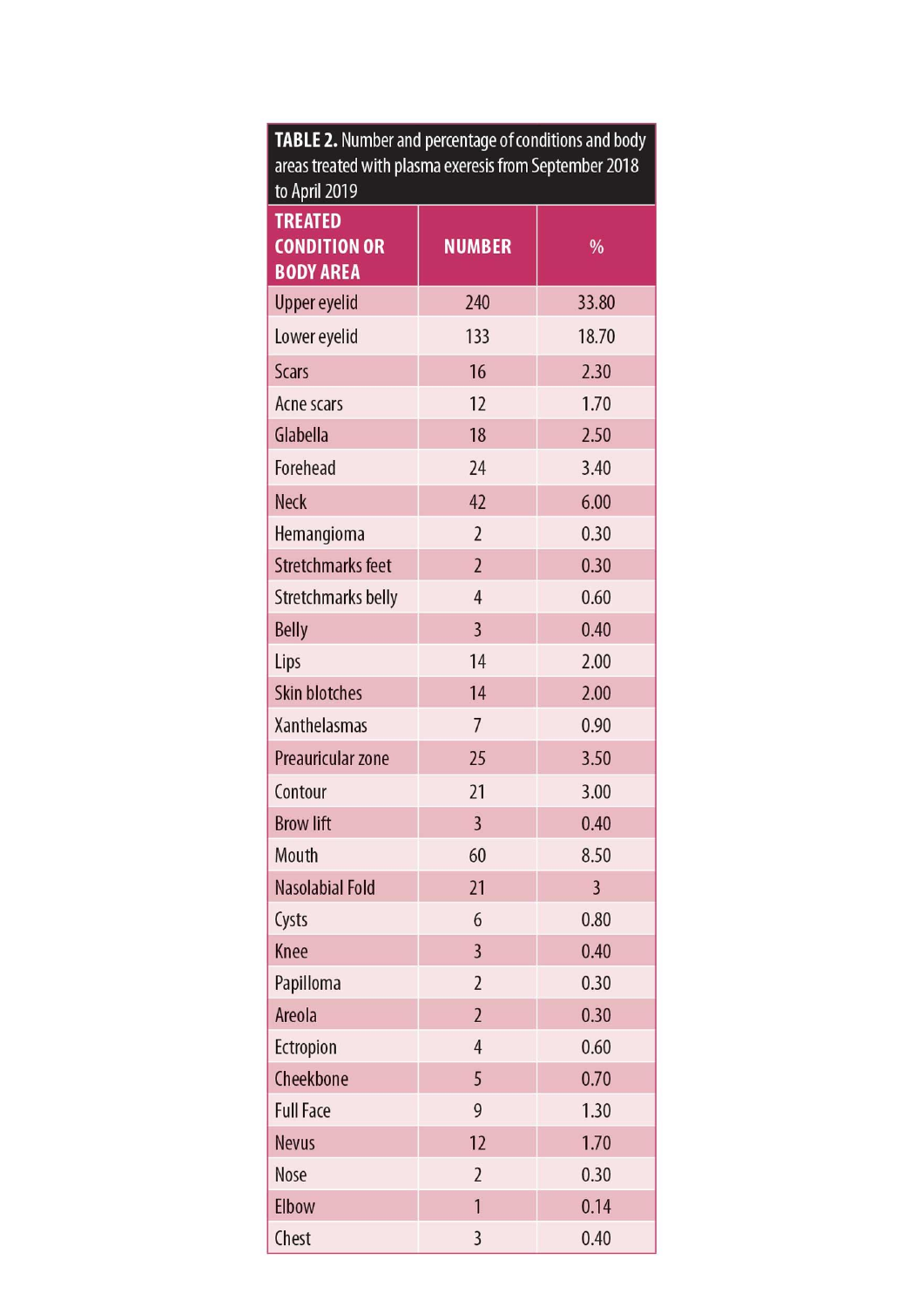

**Recovery.** Patient recovery was evaluated subjectively by the clinic staff. In obtaining patient feedback, the clinical staff was not able to reach everyone, so the evidence is based only on respondents. The average time required for full recovery after plasma exeresis treatment was approximately one and a half months for men. In the days following the procedure, a crust forms over the treated area; this crust usually resolves within a week, leaving behind a ruddiness that continues to resolve over time. In our experience, it is rare that this reddish-pink discoloration persists for more than two or three months. Figure 2 shows the recovery data of male patients who received plasma exeresis treatment. In the first two months, 37 out of 182 male patients had fully recovered, 20 patients displayed light pink ruddiness in the treatment area, 27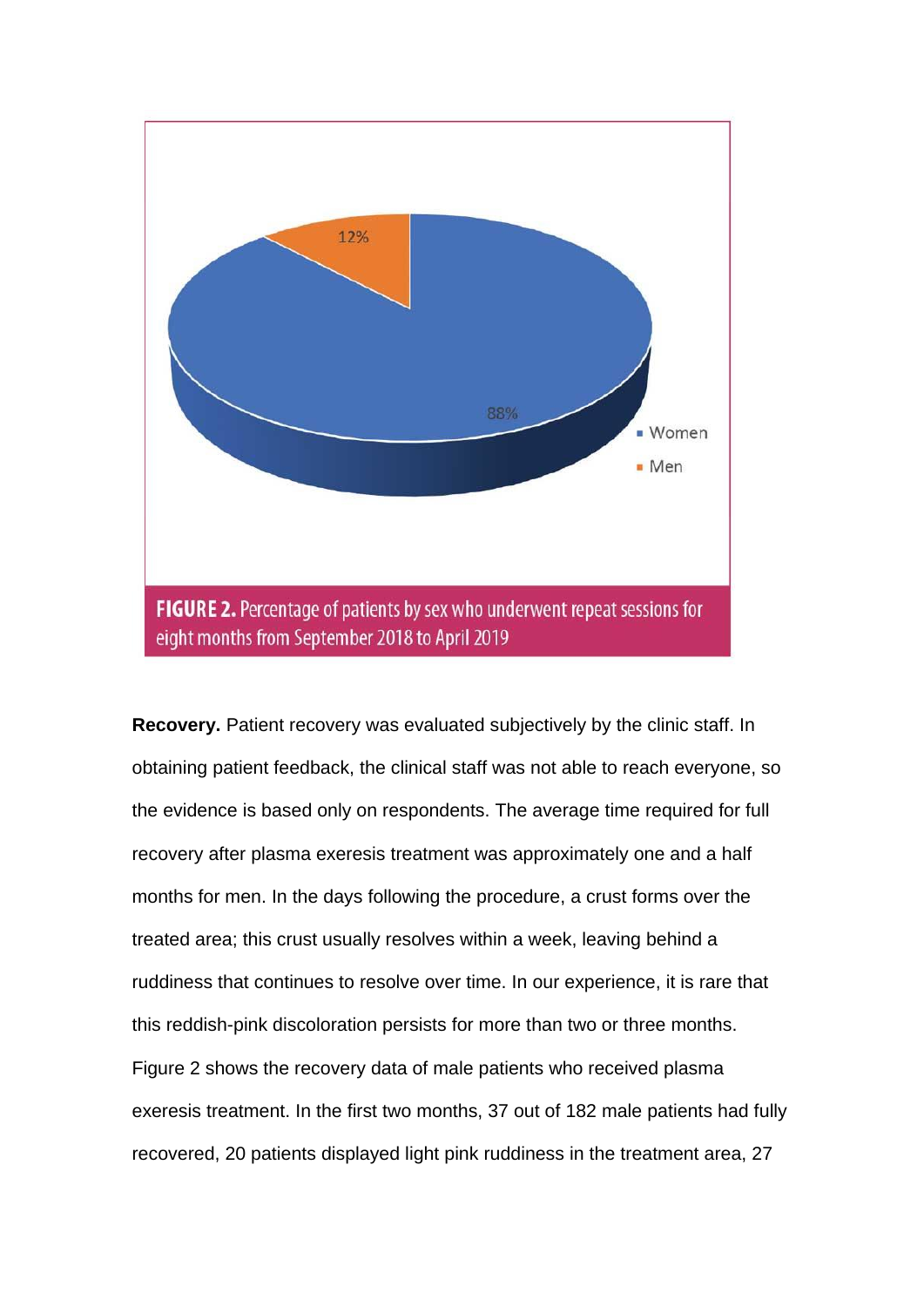patients displayed a darker pink color. Seven male patients experienced an extensive crust generation for seven days, and seven male patients experienced crusting that persisted for longer than seven days. Twelve patients did not provide details regarding their recovery (Figure 3).



Regarding female patients, it should be noted that, as a result of applying foundation to the treated area, the clinical staff also observed a brown coloration in the treated area in addition to pink and light pink. The average time required for full recovery in female patients was two to two and a half months. Of 528 female patients, 183 (34.5%) displayed neither crusts nor ruddiness, and the treated areas were completely healed; 20.3%(107) of patients developed a pink ruddiness. Extensive crusting was not observed in and female patients. There were 12 female patients in which crusting persisted for longer than 10 days following the procedure (Figure 4).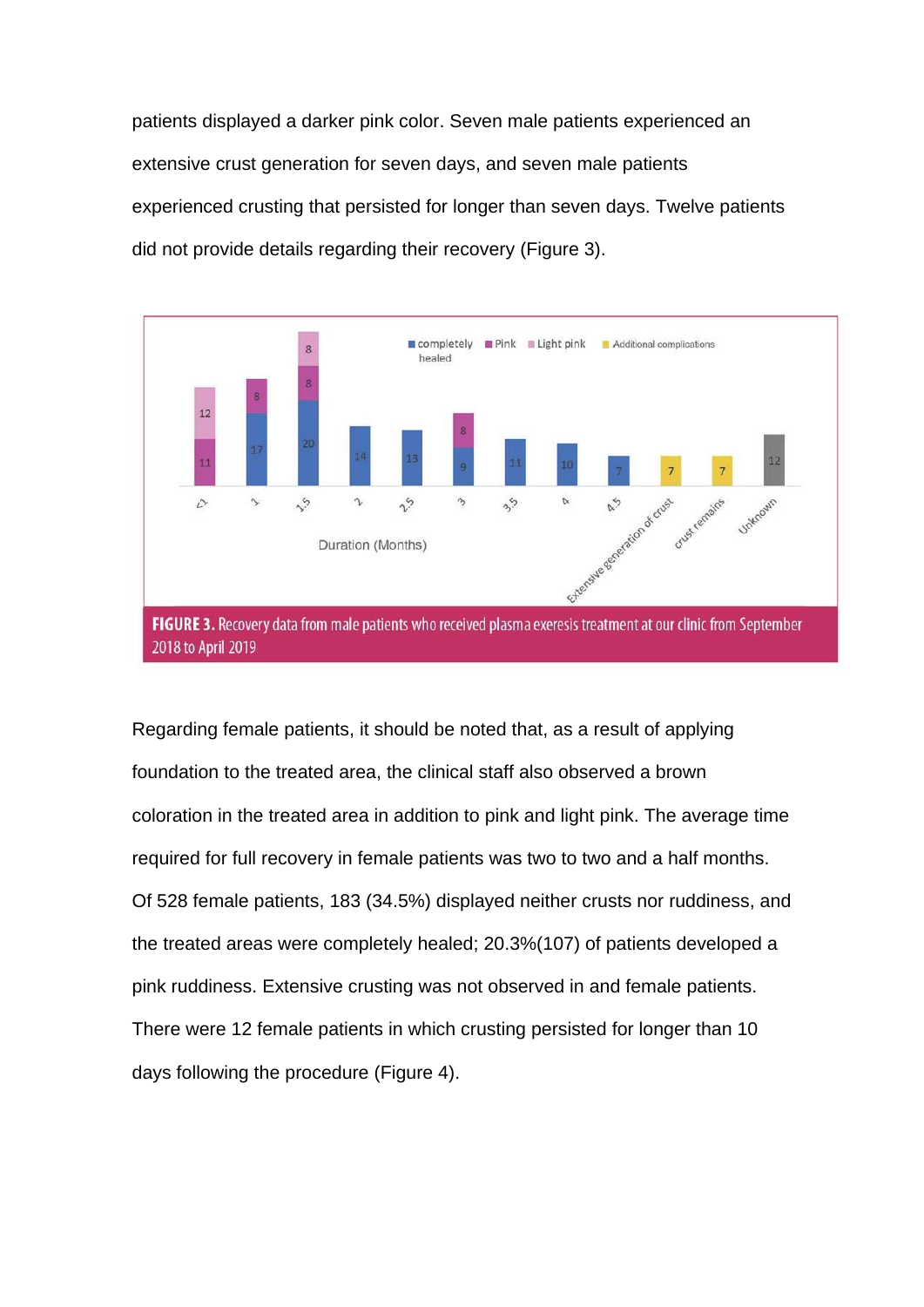

**Patient satisfaction.** Of 710 patients, 152 (21.4%) were not able to be reached to assess satisfaction; 558 patients were evaluated for satisfaction. Of these 558, 295 (52.9%) reported being "extremely satisfied" with the plasma exeresis treatment; 35.5% of the patients responded that they were "very much satisfied" with the treatment. Nearly five percent of patients rated their level of satisfaction as "much satisfied" and nearly six percent of respondents rated their satisfaction as either "a little satisfied" or "satisfied enough."

Out of the total 710 patients who originally underwent a plasma exeresis procedure, 319 subjects remained in contact with the clinic and again underwent the plasma exeresis procedure. Figure 5 illustrates the number of patients who underwent plasma exeresis in one or more than one areas from September 2018 to April 2019.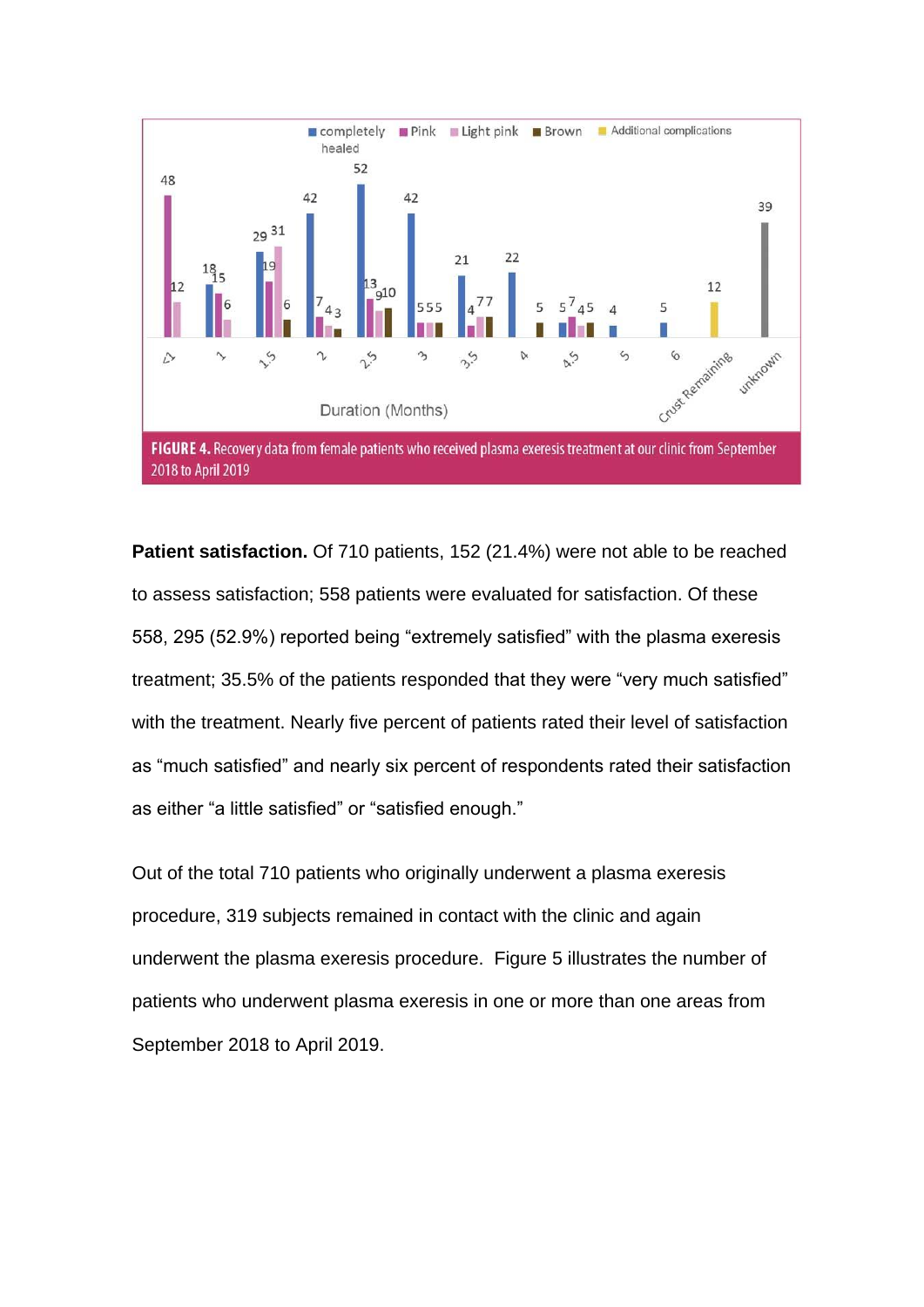

### **Discussion**

This descriptive cross-sectional study on the application of plasma exeresis recorded the number of patients who underwent plasma exeresis treatment, recovery details of these patients, level of patient satisfaction with the treatment, and the number of patients who underwent plasma exeresis in one or more areas from September 2018 to April 2019. In total, 710 patients underwent plasma exeresis over the study period.

As reported in Table 1, from November to March, an increase in the number of plasma exeresis treatments performed was observed. In our clinical experience, requests in general for aesthetic treatments increase in November and February. For non-aesthetic treatments, the demand remains stable throughout the year. We do not advise plasma exeresis to be done in the summer months in Greece, especially in patients with fairer skin types, due to the increased sun exposure during these months.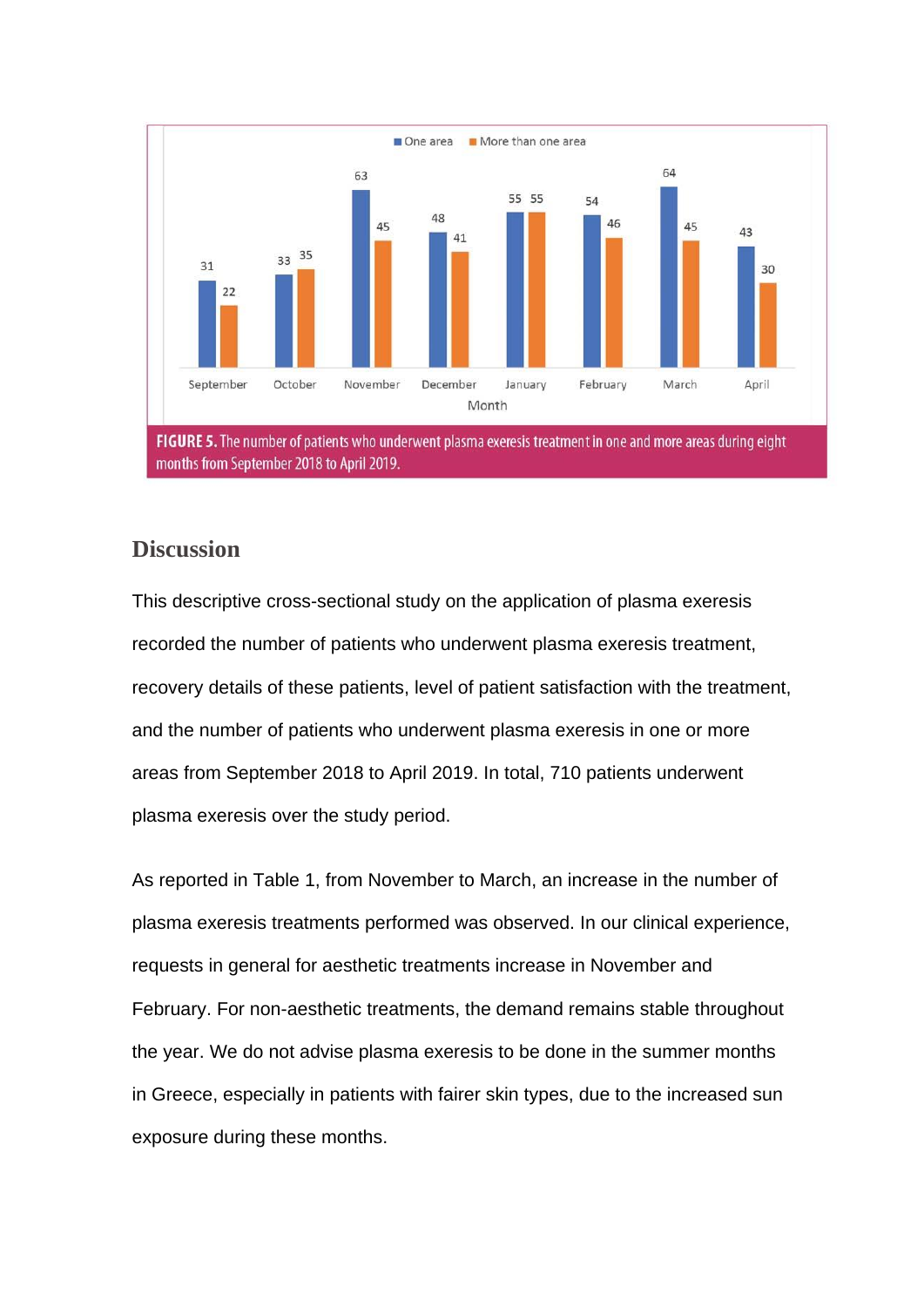Our results reported that roughly 33 percent and 18 percent of patients were treated in the upper and lower eyelids, respectively. Another article from the lead author on the present paper stated that conventional blepharoplasty impedes on the normal life of patients due to a long and frequently painful recovery process.<sup>6</sup> For that reason, alternatives like plasma exeresis have been evaluated for their advantages over conventional blepharoplasty, with the main advantage being decreased down time. Plasma exeresis has also been suggested to be a possible alternative for facial lifting procedures. 5,7-12

Despite the high demand for upper and lower eyelid treatment with plasma exeresis, we have also applied the procedure on bodily sites other than the face, including the knee, feet, elbow, and chest, among others.

Regarding recovery, the average time required for full recovery in male patients after plasma exeresis treatment is approximately one and a half months. In contrast, female patients require, on average, two to two and a half months to fully recover. Scrubbing, excessive use of body and/or face products, and improper handling of the treatment area can impede healing of the area postprocedure. In our clinical experience, one of the most common temporary effects of plasma exeresis is crusting. The more complicated a plasma exeresis treatment is, the longer it takes to heal. Another factor that has an impact on the patient's recovery is the mobility of a treated area. For instance, the application of plasma exeresis on the eyelids is followed by a longer recovery period because of the constant motion of the eyelid. Generally, the time needed for crusting to resolve is approximately seven days. In our experience, some patients see a quicker resolution (1 to 4 days), but the majority see resolution in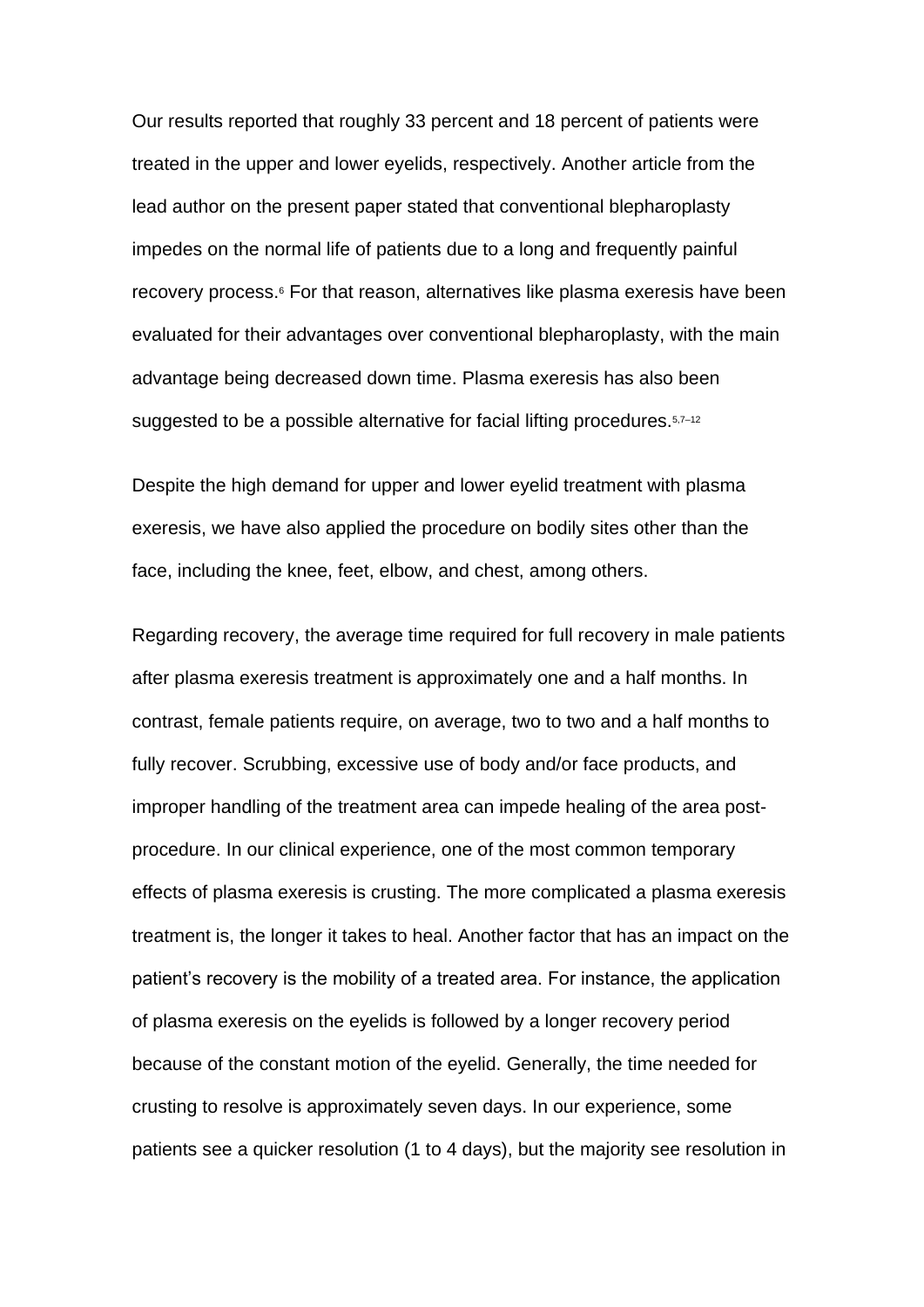7 to 10 days. The duration of the light pink to pink ruddiness that is observed following resolution of crusting varies, and depends upon factors such as patient aftercare, the patient's general health, the area's mobility, and age.

Gauging patient satisfaction with a treatment is a crucial step towards improving care quality.<sup>13</sup> Patient expectations before undergoing a procedure may significantly impact their perception regarding the treatment result.<sup>14</sup> It is the practitioner's responsibility to provide explicit information to their patients at this stage to avoid any unrealistic expectations. Our study found that over 88 percent of the patients were either "extremely satisfied" or "very much satisfied" by the service provided. This finding is in line with other studies conducted on plasma exeresis.2,3,4,15

**Limitations.** Our study was limited by the short duration of the study period. Additionally, in the present study, the efficacy of the plasma exeresis procedure was measured solely through subjective patient satisfaction responses and was not measured using any objective measurements. Future studies using objective measurement scales are needed to further support the efficacy of plasma exeresis for many of the applications discussed here.

#### **Conclusion**

The results from our study demonstrate that plasma exeresis is most popular in our clinic from November to March, and the upper and lower eyelids were the most frequently treated areas during the eight-month study period. While not all patients who were originally treated were able to be reached to report their level of satisfaction, the majority of the proportion of patients that were able to be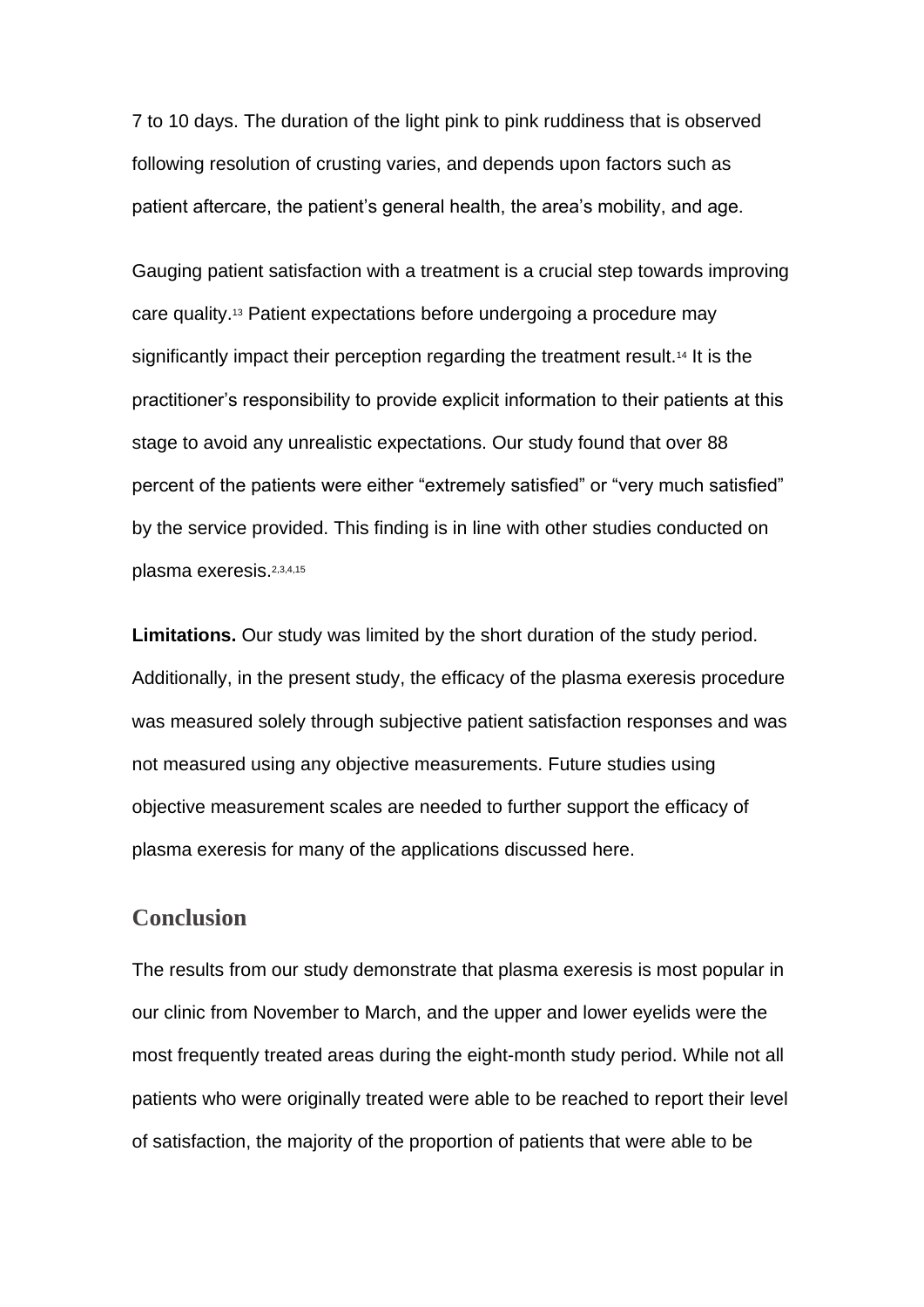contacted reported being satisfied with the treatment. Future research with

more objective efficacy measurements are needed to confirm our findings.

## **References**

- 1. Rossi E, Farnetani F, Pellacani G. Applications of plasma exeresis in dermatology. *Hi-Tech Dermo.* 2016;2:17–22.
- 2. Gloustianou G, Sifaki M, Tsioumas SG, Scarano A. Presentation Of Old And New Histological Results After Plasma Exercises (Plexr) Application (Regeneration Of The Skin Tissue With Collagen III). *Pinnacle Med Med Sci*. 2016;3(3):983–990.
- 3. Stamatina G, Sotiris T, Aglaia V. Plexr In Acne Treatment. *Pinnacle Med Med Sci*. 2015;2(1): 1–5.
- 4. Sotiris TG, Nikolaos G, Irini G. Plexr: The Revolution In Blepharoplasty. *Pinnacle Med Med Sci*. 2014;1(5):423–427.
- 5. Sotiris TG. Combination of Autologous Treatments for Non-Invasive Blepharoplasty and Non-Surgical Full Face Lift. *J Clin Exp Dermatol Res*. 2017;8(5):1–5.
- 6. Sotiris TG, Nikolaos G, et al. New Treatment with Plasma Exeresis for Non-Surgical Blepharoplasty. *EC Ophthalmology*. 2017;4:156–9.
- 7. Fathi R, Pfeiffer ML, Tsoukas M. Minimally invasive eyelid care in dermatology: Medical, laser, and cosmetic therapies. *Clin Dermato*l [Internet]. 2015;33(2):207–16. Available from: http://dx.doi.org/10.1016/j.clindermatol.2014.10.012
- 8. Rossi E, Farnetani F, Trakatelli M, et al. Clinical and confocal microscopy study of plasma exeresis for nonsurgical blepharoplasty of the upper eyelid: A pilot study. *Dermatologic Surg*. 2018;44(2):1–8.
- 9. Rossi E, Paganelli A, Mandel VD, Pellacani G. Plasma exeresis treatment for epidermoid cysts: A minimal scarring technique. *Dermatologic Surg*. 2018;44(12):1509–15.
- 10.Nipshagen MD, Velthuis PJ, Mosmuller DGM. Periorbital postinflammatory hyperpigmentation after plasma exeresis. *Dermatol Ther*. 2020;33(3):4–5.
- 11.Paganelli A, Mandel VD, Pellacani G, Rossi E. Synergic effect of plasma exeresis and non-cross-linked low and high molecular weight hyaluronic acid to improve neck skin laxities. *J Cosmet Dermatol*. 2020;19(1):55–60.